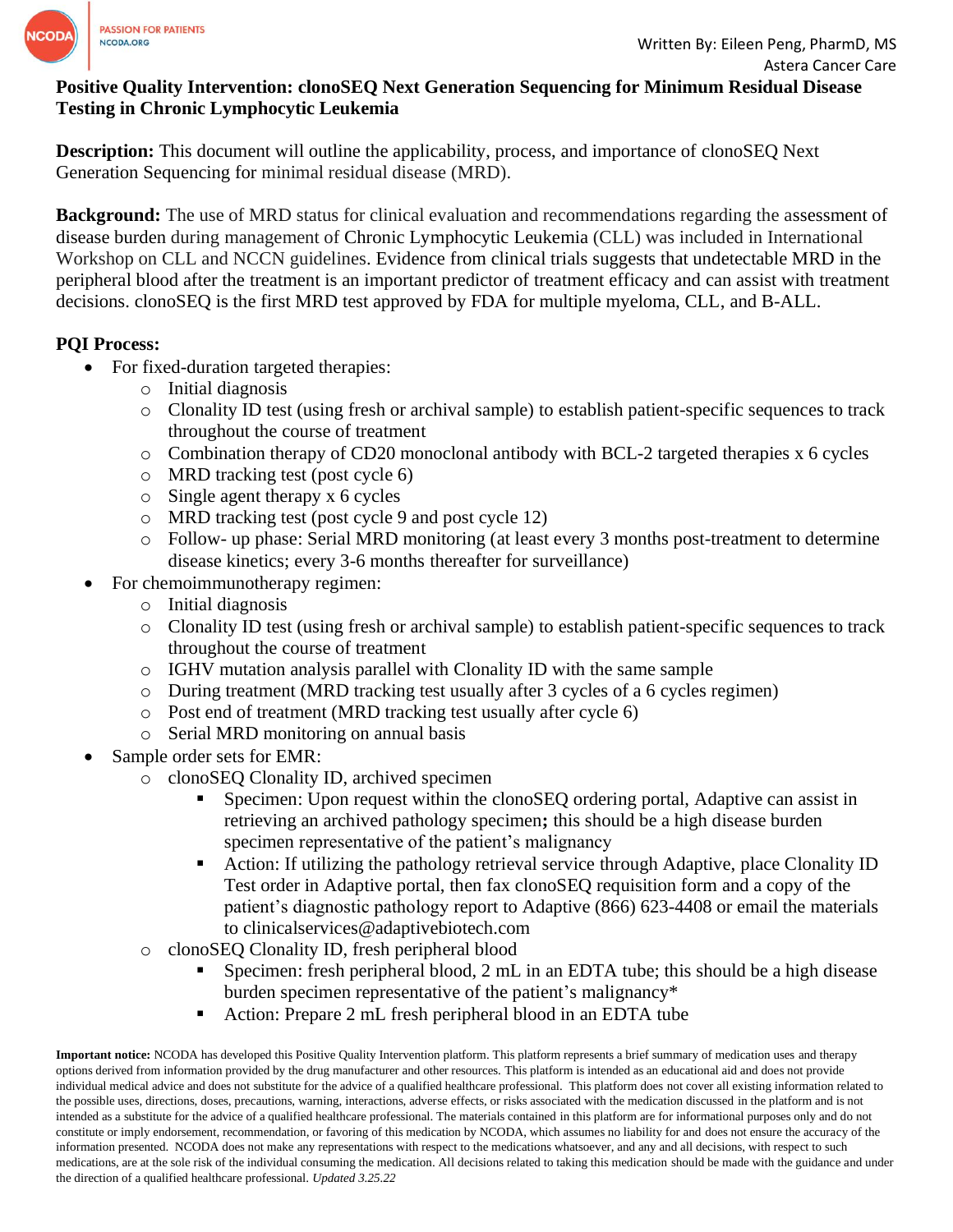

- Patient navigators will place a Clonality ID order via the clonoSEQ diagnostic Portal and upload a copy of the requisition to the patient chart
- Medical assistants will include specimen and a printed copy of the clonoSEQ test requisition in Adaptive kit for send out
- o clonoSEQ Clonality ID, fresh bone marrow aspirate
	- Specimen: fresh bone marrow aspirate, 1 mL in an EDTA tube; this should be a high disease burden specimen representative of the patient's malignancy\*
	- Action: prepare 1 mL fresh bone marrow aspirate in an EDTA tube
		- Patient navigators will place a Clonality ID order via the clonoSEO diagnostic Portal and upload a copy of the requisition to the patient chart
		- Medical assistants will include specimen and a printed copy of the clonoSEO test requisition in Adaptive kit for send out
- o clonoSEQ MRD tracking, fresh bone marrow
	- Specimen: fresh bone marrow aspirate, 1 mL in an EDTA tube
	- Action: prepare 1 mL fresh bone marrow aspirate in an EDTA tube
		- Patient navigators will place an MRD Tracking order via the clonoSEO Diagnostic portal and upload a copy of the requisition to the patient chart
		- Medical assistants will include specimen and a printed copy of the clonoSEQ test requisition in Adaptive kit for send out
- o clonoSEQ MRD tracking, fresh peripheral blood
	- Specimen: fresh peripheral blood,  $2 \text{ mL}$  in an EDTA tube\*
	- Action: Prepare 2 mL fresh peripheral blood in an EDTA tube
		- Patient navigators will place an MRD tracking order via the clonoSEQ diagnostic portal and upload a copy of the requisition to the patient chart
		- Medical assistants will include specimen and a printed copy of the clonoSEQ test requisition in adaptive kit for send out

# **Patient Centered Activities:**

- Educate the patient on the importance of MRD testing:
	- o MRD refers to the small number of cancer cells that can remain in the body during and after treatment and is one of the strongest predictors of outcomes in blood cancer
	- o Consistent monitoring during and after fixed-duration therapy allows monitoring of peripheral blood as an alternative to frequent bone marrow assessments
	- o clonoSEQ can detect one single cancer cell among a million healthy cells
	- Communicate results, assessing treatment response and detecting changes in disease
- Ensure patient and physicians on understanding ongoing cancer journey and long-term outcomes
- Patient Assistance: [NCODA Financial Assistance Tool](https://www.ncoda.org/financial-assistance/)

**\*** Regarding specimen handling process: ship overnight for next day 10:30 AM PT delivery; if same-day shipment is not an option, store specimen refrigerated; fresh specimens stored at ambient temperature should arrive at Adaptive within 4 days of collection, specimens stored refrigerated should arrive at Adaptive within 7 days of collection; ship frozen blood overnight on dry ice Mon-Thurs only, for next day 10:30 AM PT delivery.

**Important notice:** NCODA has developed this Positive Quality Intervention platform. This platform represents a brief summary of medication uses and therapy options derived from information provided by the drug manufacturer and other resources. This platform is intended as an educational aid and does not provide individual medical advice and does not substitute for the advice of a qualified healthcare professional. This platform does not cover all existing information related to the possible uses, directions, doses, precautions, warning, interactions, adverse effects, or risks associated with the medication discussed in the platform and is not intended as a substitute for the advice of a qualified healthcare professional. The materials contained in this platform are for informational purposes only and do not constitute or imply endorsement, recommendation, or favoring of this medication by NCODA, which assumes no liability for and does not ensure the accuracy of the information presented. NCODA does not make any representations with respect to the medications whatsoever, and any and all decisions, with respect to such medications, are at the sole risk of the individual consuming the medication. All decisions related to taking this medication should be made with the guidance and under the direction of a qualified healthcare professional. *Updated 3.25.22*